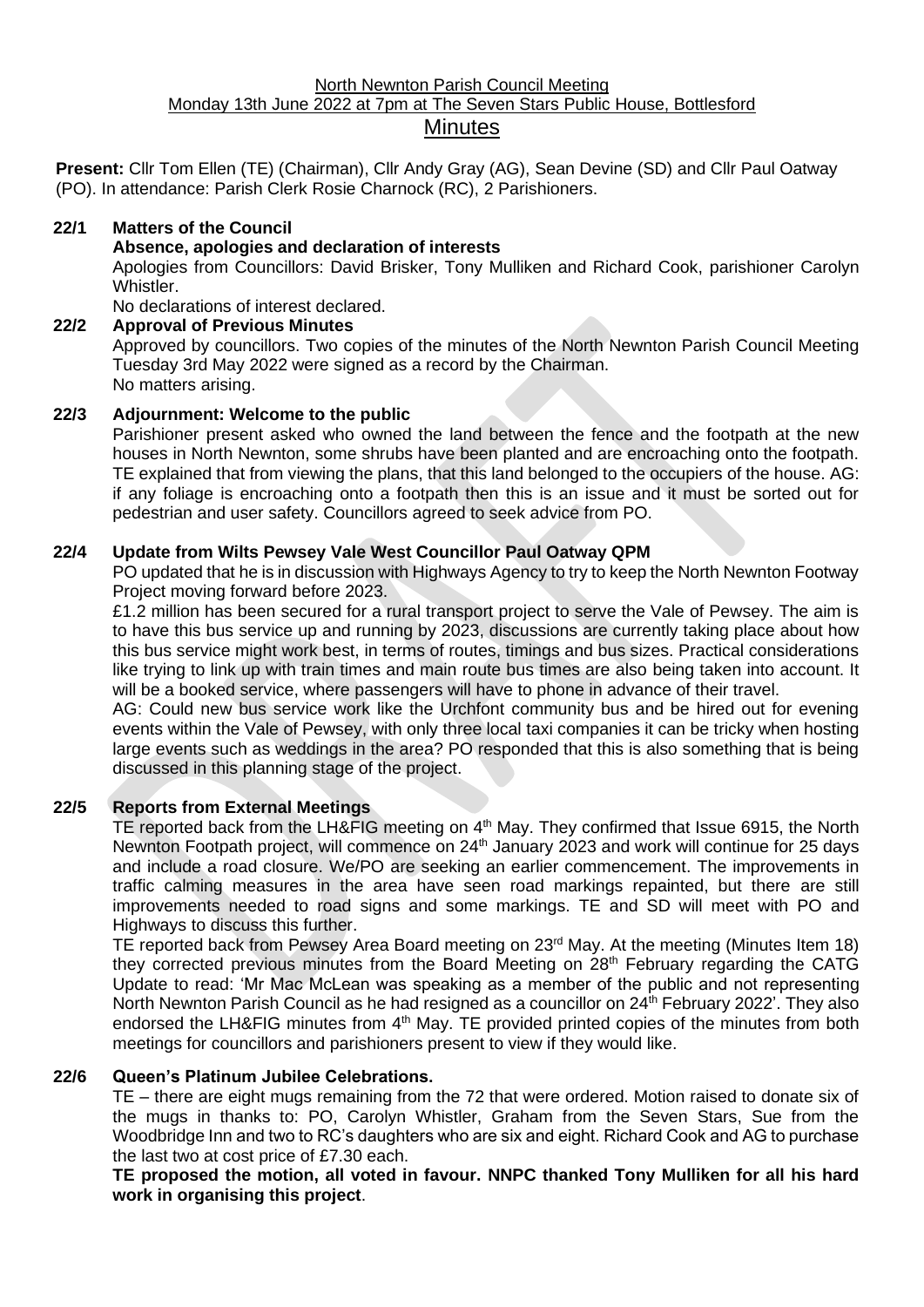# **22/7 Projects:**

**1: SIDS Update:** SID up and running, it will need to be moved every few weeks to remain effective at reducing driver's speed. SD would like to discuss location when it is moved to Rushall Road. The SID that is shared with Rushall is set to the speed limit of 30 (for Rushall), when in North Newnton it should be 40.

**2: Martins Close Bench Update:** the bench is in location and positive reports received from local residents. This item can be removed from future agendas.

**3: North Newnton Footpath Update:** TE setting up meeting to discuss a proposal for LH&FIG regarding informal permissive footway/gravel footpath with gated access in field on eastern side of Upavon Rd (Footway Phase 4). PO, SD and Mark Stansby to also advise on this.

**4: Jubilee Phone Boxes Update:** SD: boxes have been generally well received. The owners of the Woodbridge pub have received positive feedback too. There was concern from a parishioner that the phone box outside the Woodbridge Inn was listed and must remain red, this has been investigated and it is not the case. There is some discussion as to when the boxes will be returned to the original colour; a parish view will be sought at the Annual Parish Meeting in May 2023.

**NNPC thanked SD for all his hard work in painting the phone boxes in the Jubilee colours**.

## **22/8 Road Safety**

**TE raised motion to obtain a speed survey for Rushall Road, all voted in favour**.

## **22/9 Finance**

**1: Bank Reconciliation**: Significant expenditures this month are clerk salary (£322.37) and paint for phone boxes. VAT return for 2021/2022 amounted to £703.64 and has been paid into the account.

**2: Cheques to be ratified:** £42 to Westwood Associates (RC has emailed them and they have responded to say that they will bank this cheque shortly) for virus protection, £108.94 to SD for paint for phone boxes. SD has not yet had a chance to deposit this cheque, will do so shortly. There is a delay with Lloyds setting up new signatories for the bank account, RC presented TE with new mandate forms to be signed and sent off ASAP.

**3: Cheques to be signed:** £35.40 to reimburse TE for Annual Parish Meeting refreshments, £60 for Parish Online Annual Subscription, £33.50 for clerk expenses, £40 for annual Defib check. Cheques taken by TE to be signed by signatories and returned to RC to send off ASAP.

**4: Finance Sub-Committee:** TE explained that in the past two councillors and the clerk had formed a finance sub-committee who met to help prepare the budget which in turn provides input to Wilts Council for them to set the precept, collected through Council Tax. This budget would then be discussed at a full parish council meeting. TE questioned whether we can make decisions about this with only three councillors present. AG stated that he is happy to pass a motion to create a finance sub-committee, but that councillors cannot volunteer to sit on the committee at this meeting as not everyone is present.

**ACTION: RC to put finance sub-committee on next agenda.** In the meantime, TE will check the internal control check list with RC.

TE: The council has been made aware that there is a six month delay on ordering new Defib batteries, the defibs in Hilcott and North Newnton have approximately six months left on their battery dates (30 Nov 22). The person who services the defibs assures the council that the dates are not exact. TE raised question: should we order new defib batteries now? AG suggested that we find out the cost first and then discuss at the next meeting.

**ACTION: RC to find out costs of new defib batteries and report back.**

RC: Cllr TM has asked to raise the motion to purchase a gift for Rupert Chandler who has successfully moved all the old email system onto the new parish laptop free of charge.

## **TE raised motion to purchase a bottle of gin, all voted in favour**.

**ACTION: RC to purchase gin and give to Rupert with thanks from the NNPC.**

## **22/10** Clerk and Councillor Training:

1: RC explained about the content of the ILCA (Introduction to Local Council Administration) and that it would provide her with more of an understanding of how parish councils operate and then in turn she would be better equipped to advise councillors in the future. The cost of the course is £120 + VAT.

**TE raised the motion that the PC should fund this training, all voted in favour**.